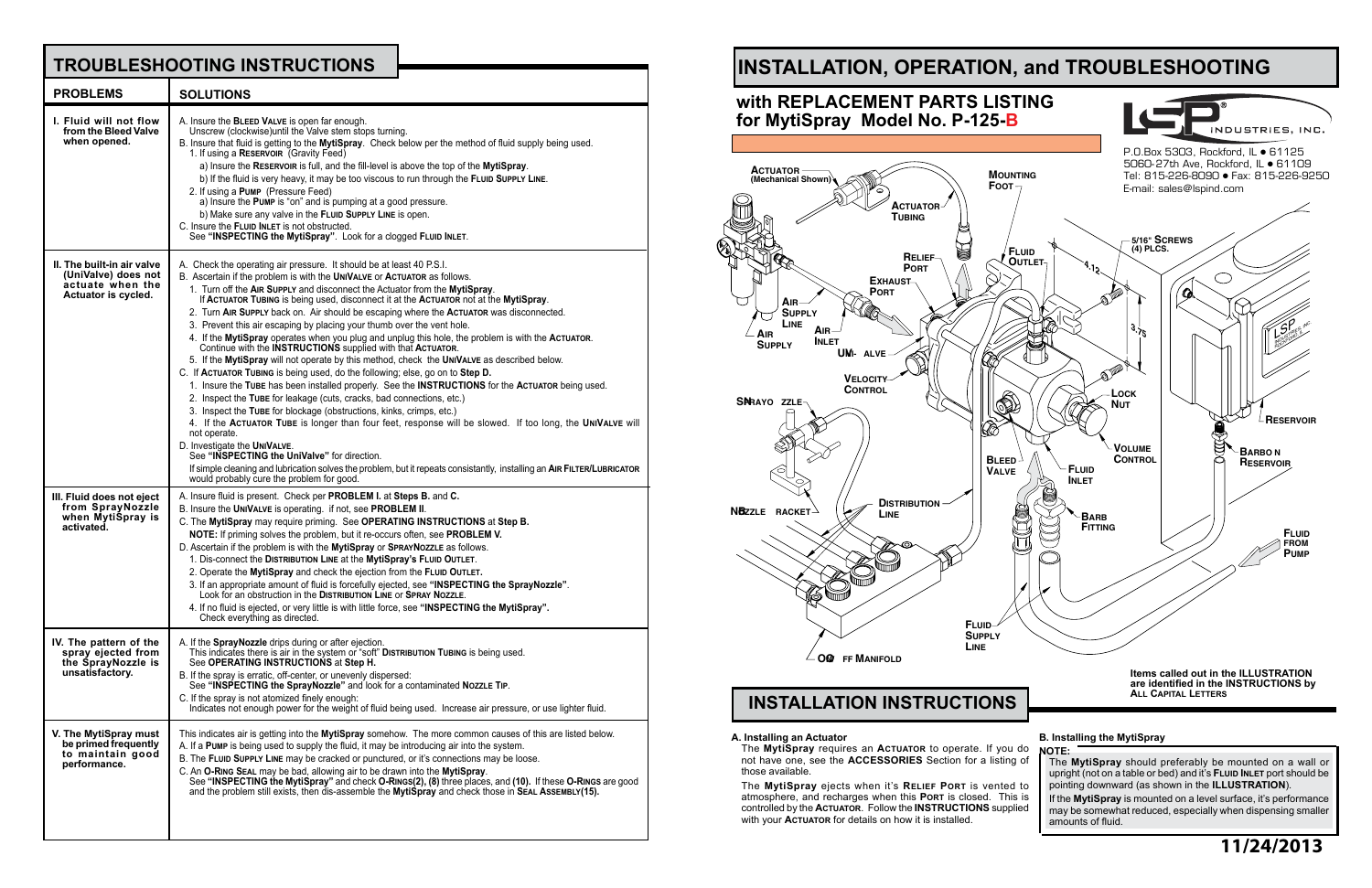#### **INSTALLATION** (continued)

#### **1. Locating the MytiSpray**

#### Consider the following when locating a **MytiSpray**.

- a) Insure that lines to be connected to the **MytiSpray** will not interfere with work, and will not be caught by or rub against moving parts.
- b) Locate **MytiSpray** as close to **SprayNozzles** as practical. Most applicable when dispensing heavy fluids.
- c) Locate **MytiSpray** at a lower level than the **SprayNozzle** for easier start-up.
- d) Locate **MytiSpray** as close to the **Actuator** as practical (must be within four feet). Most applicable when operating at higher cycle rates (faster than 100 cycles per minute).

#### **2. Mounting the MytiSpray**

Drill and tap for four 1/4" screws on a 2-3/4"(2.750) X 3"(3.00) bolt pattern (see **ILLUSTRATION** on cover). Mount the **MytiSpray** with screws through it's **Mounting Feet**.

#### **C. Installing a Fluid Supply**

The fluid to be ejected may be supplied by **Reservoir** or **Pump**. Do as described below per the method being used.

**1. Using a Reservoir** (Gravity Feed)

A 5 Gallon **Reservoir** is available (see **ACCESSORIES**). All items required for installation are supplied with the **Reservoir**.

Use thread sealant when making any of the following connections, *they must be air tight*.

- a) Locate the **Reservoir** higher than the **MytiSpray** and as close to it as practical. Insure the **Fluid Supply Line** will be out of harms way when installed.
- b) Mount the **Reservoir** using the mounting holes provided.
- c) Attach a **Barb Fitting** in the **Fluid Inlet** of the **MytiSpray**. Also into the outlet port in the bottom of the **Reservoir**.
- d) Push one end of the **Fluid Supply Line** onto the **Barb** under the **Reservoir**. Route the other end of this **Line** to the **Fluid Inlet** and cut off any excess (*not too much!!*). Push this end onto the **Barb Fitting** in the **Fluid Inlet**.

**2. Using a Pump** (Pressure Feed)

**Pumps** as described below are available from **L.S.P.** Contact us or our representative if interested.

**DISTRIBUTION LINE** must be 1/4" O.D. For best results use metal tubing (soft copper is easiest to handle).

- a) **Pump** pressures from 40 to 100 P.S.I. may be used. At higher pressures (approx. 150 P.S.I.) fluid will be forced through the **MytiSpray** and out the **SprayNozzle**. Lower pressures are recommended for ease of handling.
- b) The **Fluid Supply Line** and all fittings used with it, should have at least a 1/4" passage.
- c) Connect this **Line** at the **Pump** and then to the **Fluid Inlet** of the **MytiSpray**. A valve or disconnect on this **Line** can be useful, but it must have proper passage.
- Use thread sealant when making any of the above connections, *they must be air tight*.

Standard  $1/4$ " compression fittings should be used when making any connections while running **Distribution Line**.

#### **D. Installing the Air Supply**

The **MytiSpray** operates on compressed air which is controlled by a built-in air valve termed the **"UniValve"**.

**1. Air Pressure**

The **MytiSpray** will operate at any pressure from 40 to 120 P.S.I. Less than 40 P.S.I. may be used if performance is acceptable; more than 80 P.S.I. is usually a waste of air; and more than 120 P.S.I. may reduce unit life.

**2. Air Supply Line**

This **Air Supply Line** and all the fittings used with it, *must have* at least 3/8" passage. If this **Line** is over ten feet long, or any elbow fittings are used, increase passages to 7/16" or more. A valve or disconnect on this **Line** can be useful, but it must have proper passage.

#### **3. Air Handling Equipment**

Using an **Air Filter/Regulator/Lubricator** is strongly recommended. The **Filter** and **Lubricator** for more care-free service and longer life. The **Regulator** for air conservation and controlling performance.

#### **4. Connecting the Air Supply Line**

Connect one end of the **Air Supply Line** to the **Air Supply**. Connect other end of **Line** to the **Air Inlet** of the **MytiSpray**. Using thread sealant will help prevent loss of air.

- 1. Do not remove an **O-Ring** from it's groove unless found bad. bad, do not scratch the groove while prying it out.
- 2. Check parts for contamination. If dirty/gummy, clean thorough
- 3. Check parts (including the **O-Rings** on them) for cuts, marring, breakage, or deformation.
- **NOTE:** It is natural for **O-RING(33)** to fit in it's groove v loosely. The reason being that it is a special, low frict configuration.

#### **E. Installing the Distribution System.**

This System consists of **Nozzle Assemblies**, **Distribution Line**, and their connections to the **MytiSpray**.

#### **1. Items required**

The items below are required to operate the **MytiSpray**. They are ordered separate from the **MytiSpray** and might not be included. If not present, they must be obtained.

#### **a) Nozzle Assembly**

Various types of **Nozzle Assemblies** are available. At least one of these items are required. (see **ACCESSORIES**)

#### **b) Distribution Line**

Any Actuator described below may be used to operate **MytiSpray.** They include all the necessary fittings, tubing brackets, etc. required to adapt to the **MytiSpray**.

Used for manual or mechanical actuation. Operates by having a probe deflected off-center in any direction. This may be do by hand or by using a moving machine member.

If this **Line** must be flexible, **L.S.P. HyPressure Tubing** is the *only non-metal tubing allowed for use.* Other tubing is found to be too **"soft"** for good performance and may burst.

> Used for electrical actuation. Operates when supplied with 110Vac 60Hz signal. Other voltages are available.

#### **c) Line Fittings**

Used to actuate repeatedly at a set cycle rate. Air Operate Actuates continously while air is applied. Cycle rate set screwdriver in a recessed slot.

These Actuators are rugged, Solid-State Electronic device They all activate by magnetic pick-up or limit switch. features of each are descibed below.

**2. Mounting a Nozzle Assembly**

Do as described per the type of **Nozzle Assembly** being used. **a) SprayNozzle.**

> Actuates after being triggered a given number of times. Co is settable from 1 to 99. Includes a time delay for controll the moment of actuation after triggering.

This **Nozzle** requires support. If metal **Distribution Line** is used, it may be stable enough to be used as this support.

> Actuates a set number of times when triggered. Time betwe actuations is adjustable, allowing the pulses to be spread over a given period of time. Includes a time delay for controlling t start of pulsation after triggering.

If this **Line** is flexible, a **NozzleBracket** (see **ACCESSORIES**) or similar support will have to be used.

> Actuates continously at a set cycle rate. Can be set for reme control so that actuation stops when machine does.

#### **b) FlexTube.**

Drill and tap for 1/8-27 pipe thread. Screw the threaded stud of the **FlexTube** into this hole.

#### **c) MagnaTube.**

Is a combination of the Counter and Pulsator described above. Counts from 1 to 99. Pulsation time and duration have separated adjustments. Either or both features are selectable. Include time delay to control the moment of actuation.

Simply set the **MagnaTube** into place where desired.

#### **3. Installing the Distribution Line.**

- For best results, try to comply with the following.
- a) Keep the amount of **Line** used to a minimum. Run **Line** as directly as possible. Use as little slack as practical.
- b) Use metal **Line** where possible. If flexible Line is required, see if metal Line can be used up to a point and then continued with flexible **Line**.
- c) Keep contaminaton out of the **Lines**. If cutting creates chips, be sure to flush clean before installation.
- d) Make all connections properly. Keep the **Distribution Line** bottomed in the **Fitting** while tightening the compression nut to one full turn past hand-tight.

#### **4. Using the On/Off Manifold**

**On/Off Manifolds** provide for splitting the **Distribution Line** and allowing **Lines** to be turned on/off. For best results, try to comply with the following, and the suggestions at **Step 3** above.

- a) If **MytiSpray** is close to **SprayNozzles**, connect **Manifold** directly to **MytiSpray's Fluid Outlet Port** using a pipe nipple. Run **Distribution Line** to **SprayNozzles** from the **Manifold.**
- b) If **MytiSpray** is distant to the **SprayNozzles**, locate **Manifold** as close to the **SprayNozzles** as practical. Run **Distribution Line** from the **MytiSpray** to the **Manifold**, and then on to the **SprayNozzles**.

### **INSPECTING the UniValve**

#### **A. Dis-assemble UniValve as follows.**

- 1. Unscrew **Pipe Plug(40)** from **Valve Housing(30)**.
- 2. Remove **RETAINER RING(37)** from VALVE HOUSING(30) ((us small screw driver and uncoil ring from grove). *See page 5.*
- 3. Remove VALVE PLUG(36) and VALVE SPOOL(34) by inserting rod (3/16" or smaller) into the hole from which **PIPE PLUG(40)** removed and pushing the parts out of **Valve Housing(30)**.

#### **B. Inspect the Spool, Cylinder, and their O-Rings.**

| e a<br>ıg a<br>was           | C. The Velocity Control.<br>This part and it's seals see little or no use. Do not remove part<br>unless damaged or it is leaking air. If so, do as follows.<br>1. Unscrew VELOCITY CONTROL(39) from VALVE HOUSING(30) to<br>check O-RING(29) and BACKUP RING(38).<br>2. Repair or replace as required and re-assemble in reverse<br>order. |
|------------------------------|--------------------------------------------------------------------------------------------------------------------------------------------------------------------------------------------------------------------------------------------------------------------------------------------------------------------------------------------|
| 1. If                        | D. Re-assemble the UniValve as follows.<br>1. Clean the bore in VALVE HOUSING(30) as well as is practical.                                                                                                                                                                                                                                 |
|                              | 2. Apply a coat of light machine oil to all parts.                                                                                                                                                                                                                                                                                         |
| ıhly.<br>ing,<br>erv<br>tion | 3. Insert VALVE SPOOL(34) into VALVE HOUSING(30) making sure<br><b>O-RING(33)</b> is not pinched (give this <b>O-RING</b> special attention<br>because of it's loose fit). Install VALVE PLUG(36) and retain<br>with RETAINER RING(37). Install PIPE PLUG(40) and torque<br>to 60-80 in lbs.                                               |

**E. Re-connect the Air Supply and Actuator, and test operation.**

#### **The items listed below are made available to help with the application of the MytiSpray.**

#### **A. Actuators**

**1. Mechanical Actuator — Model No: P901**

**2. Electrical Actuator — Model No: P912**

#### **3. Air Timer Actuator — Model No: P908**

#### **Electronic Actuators**

#### **4. Count Down Actuator — Model No: E310**

**5. Pulsating Actuator — Model No: E305**

#### **6. Timer Actuator — Model No: E315**

#### **7. Electronic Actuator — Model No: E300**

| the<br>ng,          | <b>B. Nozzle Assemblies</b><br>NOZZLE ASSEMBLIES are available in various types and spray<br>patterns. A simple description of each type is given below,<br>followed by a chart of Catalog Numbers for each type and spray<br>pattern.       |                                                                                                                                                              |                                             |                                               |  |  |
|---------------------|----------------------------------------------------------------------------------------------------------------------------------------------------------------------------------------------------------------------------------------------|--------------------------------------------------------------------------------------------------------------------------------------------------------------|---------------------------------------------|-----------------------------------------------|--|--|
| ing<br>one          | 1. SprayNozzles - Model No's P20x<br>Consist of a Nozzle Tip and a Check to prevent after dripping.                                                                                                                                          |                                                                                                                                                              |                                             |                                               |  |  |
| h a                 | 2. FlexTubes - Model No's 21x<br>Consist of a SprayNozzle (above) attached to a Sta-Put Flex-<br>Tube.<br>3. MagnaTubes - Model No's P22x<br>Consist of a FlexTube (above) mounted on a magnetic base.                                       |                                                                                                                                                              |                                             |                                               |  |  |
| ed.<br>by           | <b>Nozzle Tip</b>                                                                                                                                                                                                                            | <b>SprayNozzle</b>                                                                                                                                           | <b>FlexTube</b>                             | <b>MagnaTube</b>                              |  |  |
| es.<br>Гhе          | 110° Fan Spray<br>80° Fan Spray<br>60° Fan Spray<br>25° Fan Spray<br>55° Cone Spray<br>Rt. Angle Spray                                                                                                                                       | P-201<br>$P-202$<br>P-203<br>$P-205$<br>P-207<br>P-209                                                                                                       | P-211<br>P-212<br>P-213<br>$P-215$<br>P-217 | $P-221$<br>P-222<br>P-223<br>$P-225$<br>P-227 |  |  |
| unt<br>ling         | C. HyPressure Tubing - Model No: P940<br>Supplied for use as flexible DISTRIBUTION LINE. This is the only<br>flexible tubing we have found capable of giving satisfactory per-<br>formance. Has 1/4" O.D. which adapts to NOZZLE ASSEMBLIES. |                                                                                                                                                              |                                             |                                               |  |  |
| een<br>ver<br>the   | D. NozzleBracket - Model No: P925<br>Used to support the SPRAYNOZZLE. Gives complete control for<br>aiming the SPRAYNOZZLE. Moves up/down 5", tilts 180°, and<br>rotates 360°. Mounts on MagnaBase for yet more convenience.                 |                                                                                                                                                              |                                             |                                               |  |  |
| ote                 | E. MagnaBases                                                                                                                                                                                                                                |                                                                                                                                                              |                                             |                                               |  |  |
| ive.<br>ate:<br>des | Holds ACCESSORIES for easy positioning and adjustments.<br>1. MagnaBase - Model No: P905<br>Holds with a force of 100 pounds on bare metal.<br>2. DualMagnaBase - Model No: B909<br>Holds with a force of 200 pounds on bare metal.          |                                                                                                                                                              |                                             |                                               |  |  |
|                     | <b>F. Fluid Reservoir</b><br>Containers for supplying the lubricant to be dispensed.<br>1. 1-1/2 Gallon Reservoir - Model No: P312<br>2.5 Gallon Reservoir - Model No: P315                                                                  | Consists of 1-1/2 Gallon container with sight-glass, snap-on lid,<br>filtered outlet, and mounting hardware.<br>Same as above except with 5 Gallon capacity. |                                             |                                               |  |  |

## **ACCESSORIES**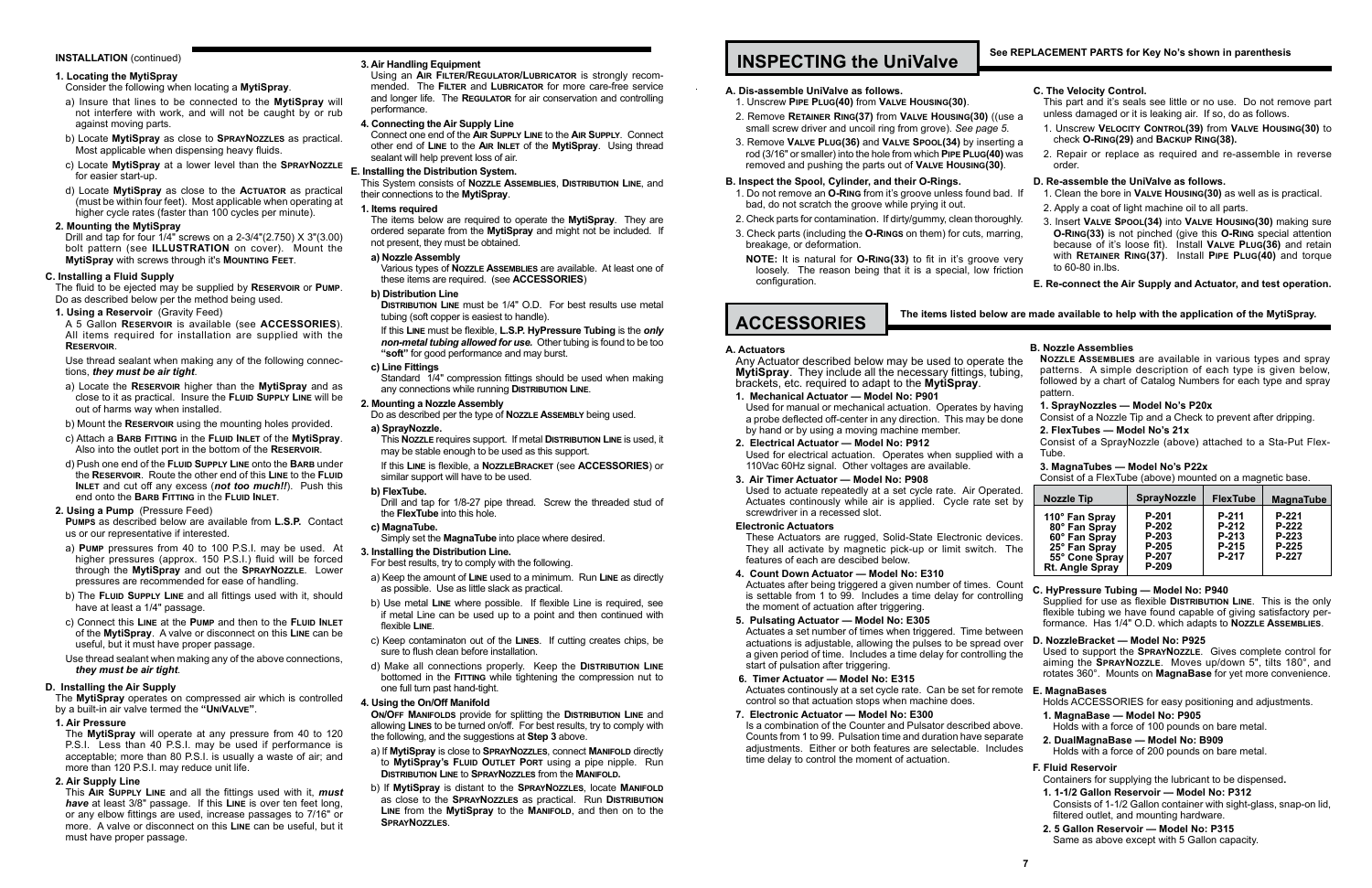## **OPERATING INSTRUCTIONS**

#### **A. Supply the Fluid to be Sprayed**

Do as described below per the method you are using to supply fluid to the **MytiSpray**.

Insure there is fluid for the **Pump**. Activate the **Pump**. Open the **Fluid Supply Line** to the **MytiSpray** (open valve, connect disconnect, etc.)

- **1. If Using a Reservoir** (Gravity Feed) Fill the **Reservoir** with the fluid to be sprayed. The fill level must be above the top of the **MytiSpray**.
- **2. If Using a Pump** (Pressure Feed)

### **B. Prime the MytiSpray**

**1. If Using a Reservoir.**

Open the **Bleed Valve** by turning it's knob clockwise. Keep the **Bleed Valve** open until fluid flows from the hole in it's side. When this fluid is void of air bubbles, close the **Bleed Valve** and tighten securely.

**2. If Using a Pump.**

### **C. Supply the Operating Air**

Connect or turn on the **Air Supply** to the **MytiSpray**.

#### **D. Set the Controls**

Fully open the **Volume Control** and **Velocity Control** by turning their knobs counter-clockwise until they stop. If an **Air Regulator** is present, set it for maximum air pressure.

#### **E. Operate the MytiSpray**

Operate the **Actuator** to cycle the **MytiSpray**. Continue this cycling until fluid is ejected at the **SprayNozzle**. If this does not eventually happen, return to **Step B.** and prime again.

#### **F. Purge all Trapped Air**

Initial sprays are normally of poor quality and drip. This is due to air in the system. Continued cycling should drive this air out, with the spray changing to a fine burst with no drip at all. If this does not eventually happen, continue at **Step H.** below.

#### **G. Make Adjustments**

**1. Aim the SprayNozzle** Position the **SprayNozzle** so that it's spray is giving the desired coverage.

#### **2. Reduce the Amount of Fluid used.**

Adjust the **Volume Control** until the desired amount of fluid is being dispensed. Once set, secure this **CONTROL** in place with the **Lock Nut**.

#### **3. Reduce the Operating Air Pressure.**

If an **Air Regulator** is present, reduce pressure until spray quality begins to deteriorate or the **MytiSpray** begins to malfunction; then increase the pressure 10 to 15 P.S.I. above that point. This insures sufficient power at economical air consumption.

Do as above, but be aware the fluid is under pressure. This can get messy if not done cautiously. It is best to place a towel over the area. If a **Reservoir** is left to run dry, or a **Pump** leaks and pumps air, or the **Fluid Supply Line** becomes punctured or is cracked, etc.... are a few ways in which air might be introduced into the System from external sources.

#### **4. Adjust the Velocity Control**

The **Velocity Control** adjusts the speed of ejection. Using very light fluids or high air pressures, the spray might be so violent and atomized so fine that it "bounces off" causing "fogging". Adjust the **Velocity Control** to tune out this problem.

#### **H. Poor Spray Quality**

If poor spray quality presists, see the following for descriptions of the most common causes.

- ...Try to dislodge it with a high pressure stream directed backward to the normal flow through the Nozzle.
- ...If you must use a tool, use one as "soft" as possible (plastic, fiber)
- ...Apply no more pressure than necessary. The Tip is easily damaged.
- Some clogs are impossible to get out without harming the Tip. Keep a spare Nozzle Tip handy for such cases.
- 4. At re-assembly, clean the Nozzle Tip of all residue and apply thread sealant. Torque to 80-120 in lbs.

#### **1. Incorrect Distribution Line being used.**

If the **Distribution Line** being used is of improper material, or is too long in length, it may be too "soft". Meaning that the **Line** expands too much during ejection, absorbing some of the force required for a good spray. After ejection, it contracts again, to squeeze out an after-drip. For additional information see **INSTALLATION INSTRUCTIONS** at **Step E**.

#### **2. Air is Drawn into the System.**

During operation the system sees a vacuum. Connections which are not air tight may allow air to be sucked in. Use thread sealant on all fittings and piping, and make all tube connections properly and tight.

#### **3. Air is Introduced into the System.** The problem need not necessarily be at the **MytiSpray**.

### **4. Air is Trapped in the System.**

The following examples show how "pockets" can trap air in the System. They do not show every possible situation, but give an idea of what to look for.

#### **Example #1:**

If a portion of the system has been fabricated, configurations such as those shown in **Fig #1** can trap air in the system.

**Fig #2** shows the same system without the potential problems of the **Fig. 2** one above it.

#### **NOTE:**

We reccommend that you contact **L.S.P.** if you plan to frabricate a portion of the System.

#### **Example #2**

A high area in the **Distribution Line** can keep **Fig. 3** an air bubble from being ejected. See **Fig #3**.

To cure the problem, try cycling at a fast rate and at full volume to drive the bubble up to the **SprayNozzle**.

If that doesn't work, raise the **Nozzle** (or lower the **Line**) so that the bubble will run up to the **Nozzle** to be expelled.

#### **A. The Distribution Line**

This **Line** is very important to good performance. Check that it is of the proper type. See **INSTALLATION INSTRUCTIONS** at **Step "D"**.

If this **Line** is metal, check for kinks or crimping that may have closed it off. If it is flexible **Line**, check it for cuts or cracks.

In either case, check all connections to insure they are air tight.

#### **B. The Nozzle Tip**

- **NOTE:** Whenever a Nozzle Tip (#1) is removed, the Check Ball (#4, #7) should be replaced. In time, the Ball takes a "set" and will not seat properly once disturbed.
- 1. Unscrew the Nozzle Tip (#1). Caution, this Tip is spring loaded.
- 2. Inspect the Check Spring (#2, #6). Replace if broken or deformed.
- 3. Clean the Nozzle Tip (#1) and blow dry. Inspect by looking through it.If you do not see a tiny, uniformly shaped hole, there is a clog.

#### Tips on unclogging a Nozzle Tip:

**C. The FlexTube \ MagnaTube**

A **FlexTube** or **MagnaTube** may be clogged or leaking. These problems are handled differently as described below.

**1. Checking for a clogged FlexTube.**

First do Step "B" above. Do no more dis-assembly. Check for the clog by running a wire or blowing through the Copper Tube (#16).

- **2. Repairing a leaking FlexTube.**
- a. Unscrew the Check Housing (#12) from the FlexTube (#15).

**NOTE:** Removing the Nozzle Tip (#1) is not necessary.

- b. Unscrew the FlexTube (#15) from the Mounting Adapter (#17).
- c. Remove the two small "O"Rings(#13) and Backup Rings(#14). See if they are dirty, cut, or deformed. Clean or replace as needed.
- d. Check the surfaces where these "O"Rings seal. If scratched or marred, have smoothed or replace the part.
- e. Re-assemble in reverse order, and torque parts to 60-80 in.lbs.
- **NOTE:** Do not remove the Copper Tube (#16) from FlexTube (#15) unless one or the other needs replacing. If it is necessary, be careful to not mar the soft Copper Tube which is easily scratched.



 $\Delta$ 

### **PARTS LIST "E"**

Use the appropriate Figure at the right to identify the Part by it's Key No.

Using the Key No. and table below, find the Part Number, No. of Pieces used, and the Description of the

|                                                                                                       | Part needed.                                                                                                                                                                                                                                            |                                                   | Number, No. of Pieces used, and the Description of the                                                                                                                                                                                                                                                                                  | <b>ANDER</b><br>15<br><b>MAGNATUBE</b><br>16                                                                                                                  |
|-------------------------------------------------------------------------------------------------------|---------------------------------------------------------------------------------------------------------------------------------------------------------------------------------------------------------------------------------------------------------|---------------------------------------------------|-----------------------------------------------------------------------------------------------------------------------------------------------------------------------------------------------------------------------------------------------------------------------------------------------------------------------------------------|---------------------------------------------------------------------------------------------------------------------------------------------------------------|
|                                                                                                       | <b>Key Part</b>                                                                                                                                                                                                                                         |                                                   | No. Description<br>No. Number Pcs -or- Part Name                                                                                                                                                                                                                                                                                        | 1.5<br>18<br>14                                                                                                                                               |
| 1.                                                                                                    | NOZ-101<br><b>NOZ-102</b><br>NOZ-103<br><b>NOZ-104</b><br><b>NOZ-105</b><br>NOZ-106                                                                                                                                                                     | -1<br>-1<br>1                                     | NOZZLE, 110° Fan:<br>NOZZLE, 80° Fan:<br>NOZZLE, 65° Fan:<br>NOZZLE, 25° Fan:<br>NOZZLE, 55° Round:<br>NOZZLE, Side Fan:                                                                                                                                                                                                                | 13<br>12<br>$\mathbf 1$<br><b>FLEXTUBE</b><br>19<br><b>CERCARDORES</b>                                                                                        |
| 2<br>3<br>5                                                                                           | <b>SPG-005</b><br>EYE-001<br><b>BAL-021</b><br><b>SET-019</b>                                                                                                                                                                                           | $\mathbf{1}$<br>-1<br>1                           | SPRING, Check:<br>EYELET, Check<br>BALL, Check:<br>SEAT, Check:                                                                                                                                                                                                                                                                         | 11<br>10<br><b>NOZZLEBRACKET</b>                                                                                                                              |
| 6<br>7<br>8<br>9<br>10<br>11<br>12 <sup>°</sup><br>13<br>14<br>15<br>16<br>17<br>18<br>19<br>22<br>23 | 280-SPG-011<br><b>BAL-022</b><br><b>HSG-050</b><br><b>HSG-020</b><br>FIT-017<br>290-BRK-02 1<br><b>HSG-036</b><br>RGO-006<br><b>RGB-006</b><br>281-TUB-01 1<br><b>TUB-011</b><br>ADP-041<br><b>BRK-014</b><br>282-BAS-07 1<br><b>SCR022</b><br>207BAS05 | -1<br>-1<br>2<br>$\overline{2}$<br>-1<br>-1<br>-1 | SPRING ASSEMBLY:<br>BALL, Check:<br>HOUSING, Check<br>HOUSING, Check<br>FITTING, Nut:<br><b>BRACKET ASSY:</b><br>HOUSING, Check:<br>O-RING, Seal:<br>RING, Backup:<br><b>FLEXTUBE ASSY:</b><br>TUBE, Copper:<br>ADAPTER, Mounting:<br><b>BRACKET, Mounting</b><br><b>MAGNETIC BASE</b><br>SCREW, Button Hd: 10X32-.875<br>MAGNETIC BASE | ម្ន<br>$22 -$<br>22<br><b>COOLEY</b><br>11<br><b>INDIENOZZLE</b><br><b>SPRAYNOZZLE</b><br>$\circ^\mathbb{C}$<br>8<br>23<br><b>NPT NOZZLE</b><br><b>COLLOR</b> |

13 14

17

10

**Inspecting the Distribution System** Refer to PARTS LIST "E" for Key No's shown in parenthesis.